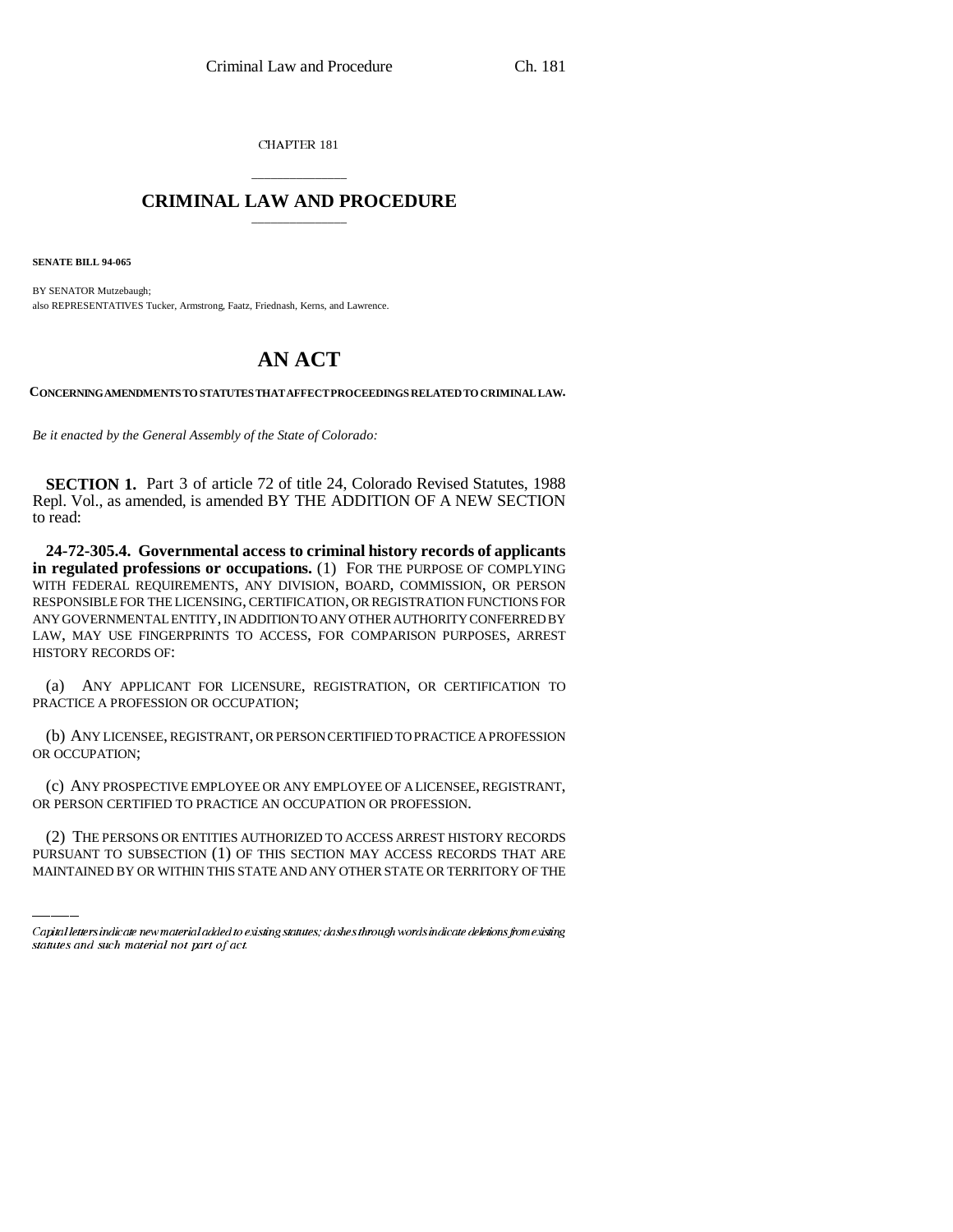## Ch. 181 Criminal Law and Procedure

UNITED STATES, ANY OTHER NATION, OR ANY FEDERAL AGENCY, OR SUBDIVISION THEREOF, OF THE UNITED STATES INCLUDING, BUT NOT LIMITED TO, THE FEDERAL BUREAU OF INVESTIGATION IN THE UNITED STATES DEPARTMENT OF JUSTICE.

(3) FOR THE PURPOSES OF THIS SECTION, "GOVERNMENTAL ENTITY" MEANS THE STATE AND ANY OF ITS POLITICAL SUBDIVISIONS, INCLUDING ENTITIES GOVERNED BY HOME RULE CHARTERS, AND ANY AGENCY OR INSTITUTION OF THE STATE OR ANY OF ITS POLITICAL SUBDIVISIONS.

**SECTION 2.** 18-1-408 (2), Colorado Revised Statutes, 1986 Repl. Vol., is amended to read:

**18-1-408. Prosecution of multiple counts for same act.** (2) If the several offenses are ACTUALLY known to the district attorney at the time of commencing the prosecution and were committed within his THE DISTRICT ATTORNEY'S judicial district, all such offenses upon which the district attorney elects to proceed must be prosecuted by separate counts in a single prosecution if they are based on the same act or series of acts arising from the same criminal episode. Any offense not thus joined by separate count cannot thereafter be the basis of a subsequent prosecution; EXCEPT THAT, IF AT THE TIME JEOPARDY ATTACHES WITH RESPECT TO THE FIRST PROSECUTION AGAINST THE DEFENDANT THE DEFENDANT OR COUNSEL FOR THE DEFENDANT ACTUALLY KNOWS OF ADDITIONAL PENDING PROSECUTIONS THAT THIS SUBSECTION (2) REQUIRES THE DISTRICT ATTORNEY TO CHARGE AND THE DEFENDANT OR COUNSEL FOR THE DEFENDANT FAILS TO OBJECT TO THE PROSECTION'S FAILURE TO JOIN THE CHARGES, THE DEFENDANT WAIVES ANY CLAIM PURSUANT TO THIS SUBSECTION (2) THAT A SUBSEQUENT PROSECUTION IS PROHIBITED.

**SECTION 3.** 16-5-401 (6) and (7), Colorado Revised Statutes, 1986 Repl. Vol., as amended, are amended to read:

**16-5-401. Limitation for commencing criminal proceedings.** (6) The period of time during which a person may be prosecuted shall be extended for an additional seven years as to any offense charged under section 18-3-402 or 18-3-403, C.R.S., when the victim at the time of the commission of the act is a child under fifteen years of age, or under section 18-3-405, 18-3-405.3, 18-6-302, 18-6-402, 18-6-403, 18-6-404, 18-7-402, 18-7-403, 18-7-403.5, 18-7-404, 18-7-405, 18-7-405.5, or 18-7-406, C.R.S., or charged as criminal attempt, conspiracy, or solicitation to commit any of the acts specified in any of said sections. This subsection (6) is repealed, effective July 1, 1994.

(7) When the victim at the time of the commission of the offense is a child under fifteen years of age, the period of time during which a person may be prosecuted shall be extended for an additional seven years as to a felony charged under section 18-3-404, C.R.S., or criminal attempt, conspiracy, or solicitation to commit such a felony, and such period shall be extended for an additional three years and six months as to a misdemeanor charged under section 18-3-404, C.R.S., or criminal attempt, conspiracy, or solicitation to commit such a misdemeanor. This subsection  $(7)$  is repealed, effective July 1, 1994.

**SECTION 4.** 16-5-401.1, Colorado Revised Statutes, 1986 Repl. Vol., as amended, is amended to read: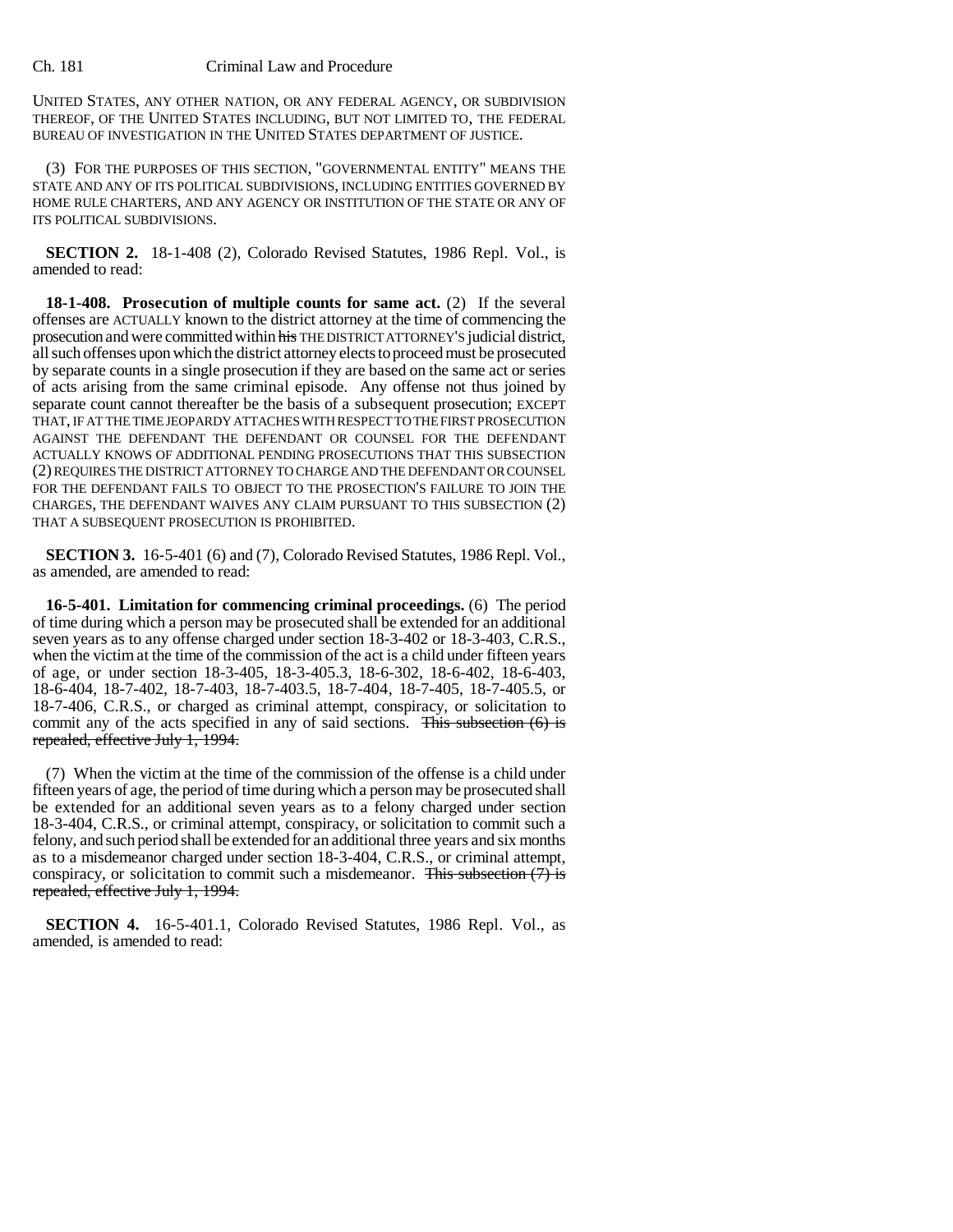**16-5-401.1. Legislative intent in enacting section 16-5-401 (6) and (7).** (1) The intent of the general assembly in enacting section 16-5-401 (6) and (7) in 1982 was to create a ten-year statute of limitations as to offenses specified in said subsections committed on or after July 1, 1979.

(2) This section is repealed, effective July 1, 1994.

**SECTION 5.** 16-11-102 (1.5) (b), Colorado Revised Statutes, 1986 Repl. Vol., is amended to read:

**16-11-102. Presentence or probation investigation.** (1.5) A victim impact statement may include the following:

(b) An itemization of any economic loss suffered by the victim as a result of the offense, as INCLUDING ANY LOSS INCURRED AFTER THE OFFENSE AND AFTER CRIMINAL CHARGES WERE FILED FORMALLY AGAINST THE DEFENDANT. THE VICTIM IMPACT STATEMENT SHALL BE prepared by the district attorney's office at the time the offense is filed AND SHALL BE UPDATED TO INCLUDE ANY LOSS INCURRED BY THE VICTIM AFTER CRIMINAL CHARGES WERE FILED;

**SECTION 6.** 17-26-128 (12), Colorado Revised Statutes, 1986 Repl. Vol., as amended, is amended to read:

**17-26-128. Employment of county prisoners.** (12) Persons sentenced to the county jail as a direct sentence or sentenced to the county jail as a condition of probation who are permitted to participate in work, educational, medical release, home detention, or day reporting programs pursuant to subsection (1) of this section shall receive day for ONE day credit against their sentences for the period of time EACH DAY spent in such programs. As used in this section, "day reporting program" means an alternative correctional sentence wherein a defendant is allowed to serve his or her sentence by reporting daily to a central location wherein the defendant is supervised in court-ordered activities.

**SECTION 7.** 24-4.1-201 (1), Colorado Revised Statutes, 1988 Repl. Vol., is amended, and the said 24-4.1-201 is further amended BY THE ADDITION OF A NEW SUBSECTION, to read:

**24-4.1-201. Distribution of profits from crime - escrow account - civil suit by victim.** (1) Every person contracting with a person, or the representative or assignee of a person, accused or convicted of a crime in this state, with respect to the reenactment of that crime or with respect to the expressions of the accused's or convicted person's thoughts, feelings, or emotions regarding the crime, by way of a movie, book, magazine article, radio or television presentation, or live entertainment of any kind shall pay to the victims assistance and law enforcement advisory board any money which would otherwise, by terms of the contract, be owing to the accused or convicted person or his representatives. For the purposes of this part 2, "board" means the victims assistance and law enforcement advisory board established pursuant to section 24-33.5-508. The board shall deposit the money in an escrow account for the benefit of any victim of a crime committed by the person accused or convicted and payable to a victim if the accused or convicted person is convicted of the crime committed against said victim and the victim, within five years of the date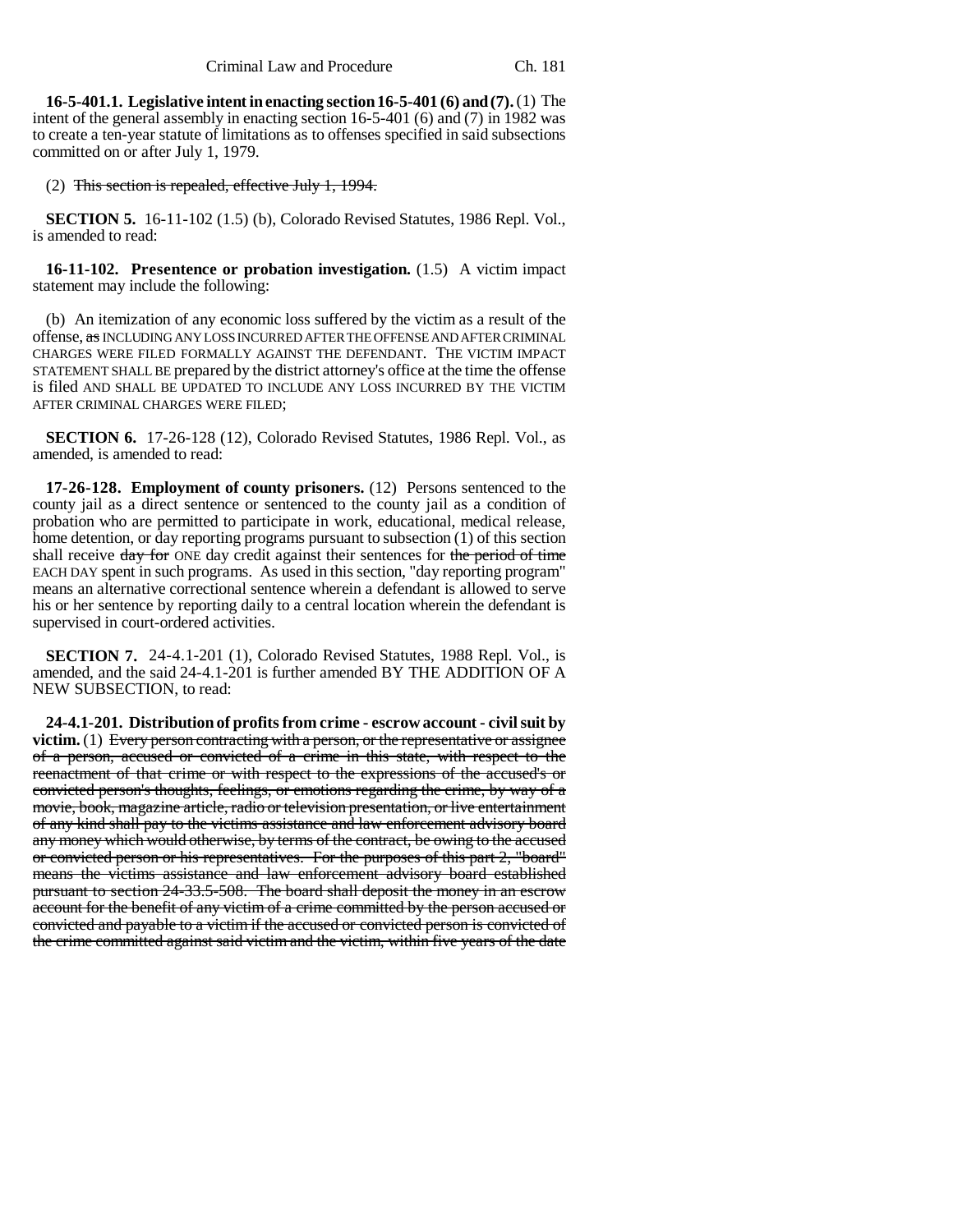## Ch. 181 Criminal Law and Procedure

the escrow account is established, brings a civil action in a court of competent jurisdiction and recovers a money judgment against the accused or convicted person or his representatives. THE GENERAL ASSEMBLY HEREBY FINDS THAT THE STATE HAS A COMPELLING INTEREST IN PREVENTING ANY PERSON WHO IS CONVICTED OF A CRIME FROM PROFITING FROM THE CRIME AND IN RECOMPENSING VICTIMS OF THE CRIME. IT IS THEREFORE THE INTENT OF THE GENERAL ASSEMBLY TO PROVIDE A MECHANISM WHEREBY ANY PROFITS FROM A CRIME THAT ARE RECEIVED BY THE PERSON CONVICTED OF THE CRIME ARE AVAILABLE AS RESTITUTION TO THE VICTIMS OF THE CRIME.

(1.5) (a) FOR PURPOSES OF THIS PART 2, "PROFITS FROM THE CRIME" MEANS:

(I) ANY PROPERTY OBTAINED THROUGH OR INCOME GENERATED FROM THE COMMISSION OF THE CRIME OF WHICH THE DEFENDANT WAS CONVICTED;

(II) ANY PROPERTY OBTAINED BY OR INCOME GENERATED FROM THE SALE, CONVERSION, OR EXCHANGE OF PROCEEDS OF THE CRIME OF WHICH THE DEFENDANT WAS CONVICTED, INCLUDING ANY GAIN REALIZED BY SUCH SALE, CONVERSION, OR EXCHANGE; AND

(III) ANY PROPERTY THAT THE DEFENDANT OBTAINED OR INCOME GENERATED AS A RESULT OF HAVING COMMITTED THE CRIME OF WHICH THE DEFENDANT WAS CONVICTED, INCLUDING ANY ASSETS OBTAINED THROUGH THE USE OF UNIQUE KNOWLEDGE OBTAINED DURING THE COMMISSION OF, OR IN PREPARATION FOR THE COMMISSION OF, THE CRIME, AS WELL AS ANY PROPERTY OBTAINED BY OR INCOME GENERATED FROM THE SALE, CONVERSION, OR EXCHANGE OF SUCH PROPERTY AND ANY GAIN REALIZED BY SUCH SALE, CONVERSION, OR EXCHANGE.

(b) ANY PERSON WHO CONTRACTS WITH A PERSON CONVICTED OF A CRIME IN THIS STATE, OR SUCH PERSON'S REPRESENTATIVE OR ASSIGNEE, FOR PAYMENT OF ANY PROFITS FROM THE CRIME OF WHICH SUCH PERSON IS CONVICTED SHALL PAY TO THE VICTIMS ASSISTANCE AND LAW ENFORCEMENT ADVISORY BOARD ESTABLISHED PURSUANT TO SECTION 24-33.5-508, REFERRED TO IN THIS PART 2 AS THE "BOARD", ANY MONEY THAT WOULD OTHERWISE BY TERMS OF THE CONTRACT BE PAID TO THE CONVICTED PERSON OR SUCH PERSON'S REPRESENTATIVES OR ASSIGNEES. THE BOARD SHALL DEPOSIT THE MONEY IN AN ESCROW ACCOUNT FOR THE BENEFIT OF ANY VICTIM OF THE CRIME OF WHICH THE PERSON WAS CONVICTED.

(c) ANY PERSON WHO IS A VICTIM OF THE CRIME FROM WHICH A CONVICTED PERSON RECEIVES PROFITS UNDER PARAGRAPH (b) OF THIS SUBSECTION (1) MAY, WITHIN FIVE YEARS OF ESTABLISHMENT OF THE ESCROW ACCOUNT, ENFORCE ANY ORDER OF RESTITUTION ENTERED AGAINST THE CONVICTED PERSON AGAINST THE MONEYS ON DEPOSIT IN THE ESCROW ACCOUNT. IF NO ORDER OF RESTITUTION HAS BEEN ENTERED, THE VICTIM MAY BRING A CIVIL ACTION IN A COURT OF COMPETENT JURISDICTION TO RECOVER A JUDGMENT AGAINST THE CONVICTED PERSON OR SUCH PERSON'S REPRESENTATIVES OR DESIGNEES.

(d) UPON ESTABLISHING AN ESCROW ACCOUNT PURSUANT TO PARAGRAPH (b) OF THIS SUBSECTION (1), THE BOARD SHALL NOTIFY ANY VICTIMS OF THE CRIME OF WHICH THE PERSON WAS CONVICTED OF THE ESTABLISHMENT OF THE ESCROW ACCOUNT. SUCH NOTICE SHALL SPECIFY THE EXISTENCE OF THE ESCROW ACCOUNT,